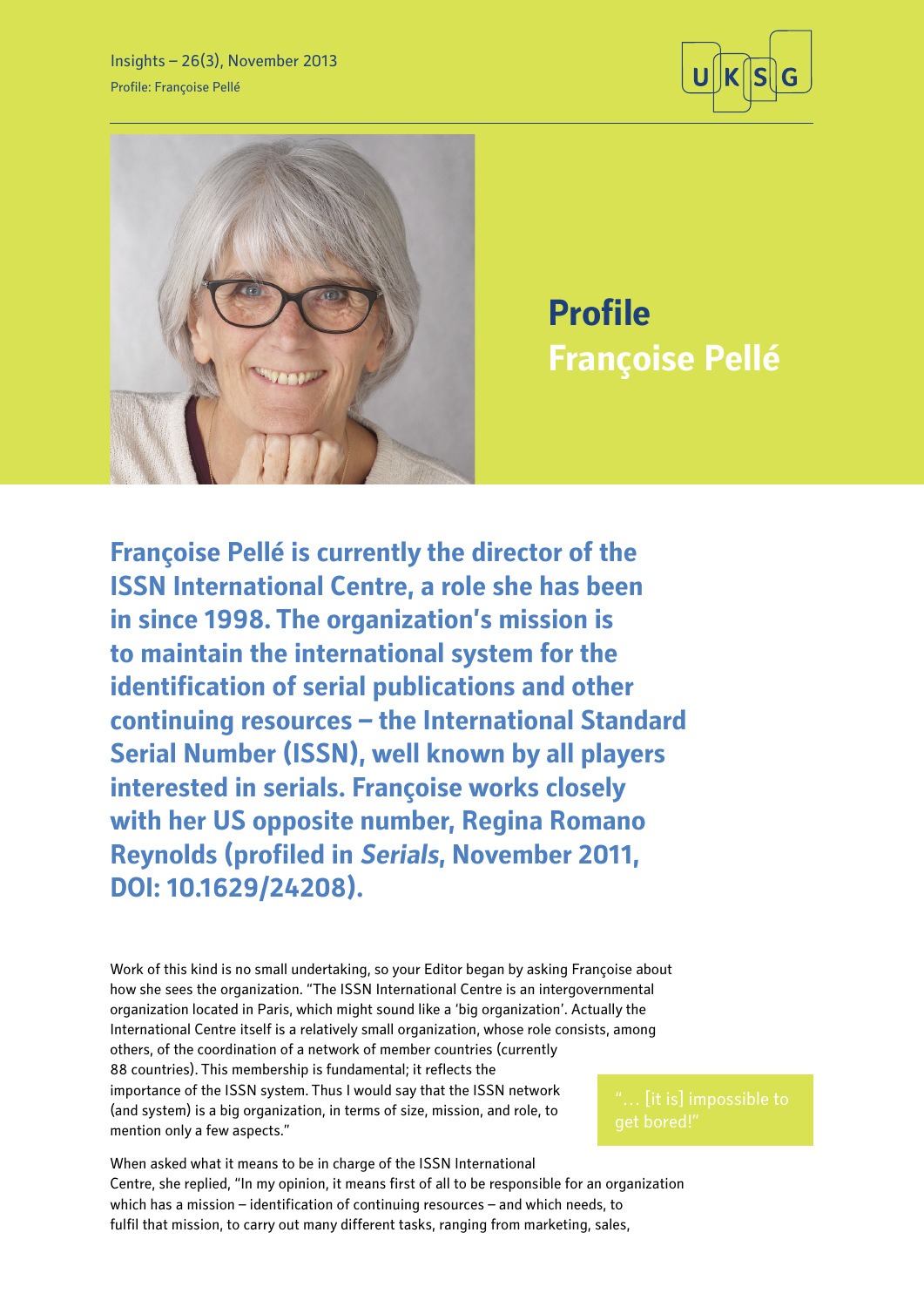

231 accounting, bibliographic issues, database management, computer system management, standardization, promotion, training, and of course exchanges with many different countries all over the world: think, for instance, of the 88 countries which are members of the ISSN network today." She continued, "We also have various partners, we participate in various projects, … well, [it is] impossible to get bored! This variety is one of the characteristics of the role, mainly due to the small size of the International Centre. In my opinion, it is one of the aspects which makes the job so interesting."

> It is clear that this is a role that Françoise relishes and her enthusiasm shines through. Your Editor was keen to find out what it is about the work that particularly appeals to her and whether there is one aspect that is most appealing. "I would probably choose the international dimension, which is so rich, so surprising sometimes, other times so challenging, but most often so incredibly positive …", though she added, "… I don't know if that is due to the professional dimension of the ISSN

network, where we all share a set of strong professional rules based on regular exchanges among experts who respect each other."

Françoise obviously enjoys the co-operative nature of the work, adding that "… when the network meets (on an annual basis), the professional and friendly links among participants are immediately revived. This does not mean that we all always agree on all topics, far from that! But we try to keep the discussions on professional and factual grounds, and to build consensus."



Françoise with colleagues at the 34th Meeting of Directors of the ISSN National Centres

When pressed further about the nature of those discussions, Françoise noted that many relate to the principles of ISSN assignment, "… that is typically a matter of policy which is important to the whole network and to all the ISSN users, and where everyone can participate through their own experience. I should perhaps go back to the last revision of the ISSN ISO standard – ISO 3297 – where one of the most fundamental principles for assigning ISSN was discussed with the network, of course, but also with the ISO working group which included representatives of publishers, subscription agents, and other standards with which ISSN has links of some kind, such as ISBN, DOI, or OpenURL. Starting from very diverging views, we finally came to an agreement among all interested parties – it was quite a challenge, believe me, but it is still today for me a great pleasure to acknowledge the remarkable open-mindedness demonstrated by all participants."

The mention of ISO intrigued your Editor, so he asked whether he had heard correctly. "Yes [you] did – and thank you for the question. I did mention ISO because the ISSN is an ISO standard, and part of my work is dedicated to that aspect of the ISSN life." Françoise has other reasons to be interested in this topic – she is also currently the chair of the ISO

participants."